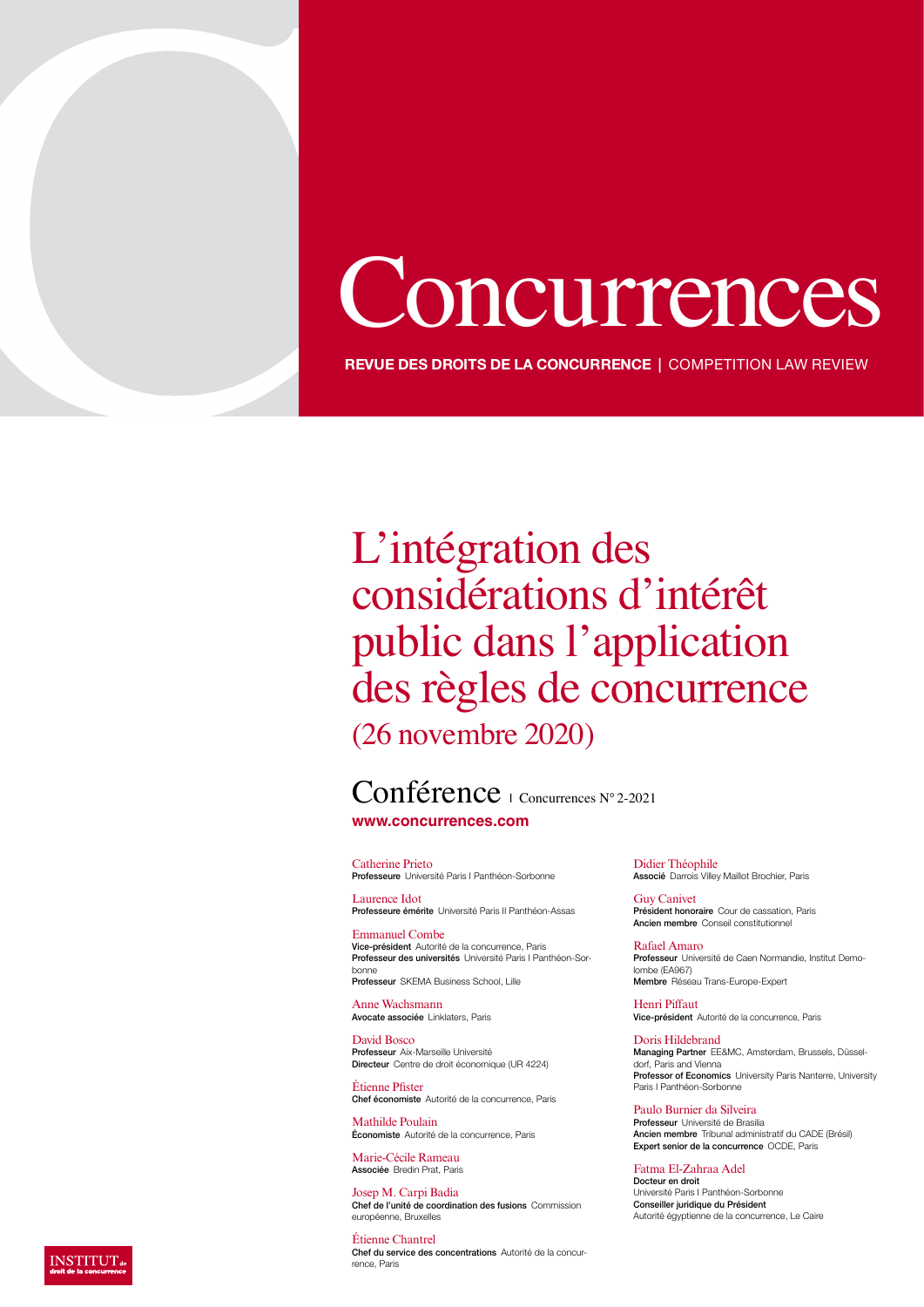## Integration of public interest objectives into the competition rules post-Lisbon: The German Facebook saga

#### Doris Hildebrand

dhildebrand@ee-mc.com Managing Partner EE&MC, Amsterdam, Brussels, Düsseldorf, Paris and Vienna Professor of Economics Paris Nanterre/Sorbonne.

Two new objectives for the internal European market the promotion of the well-being of its people and the working for a social market economy—were introduced by Article 3 Lisbon Treaty. Well-being of people comprises of economic well-being, quality of life and sustainability of systems whereas a social market economy is the economic system Europe is operating. In such a system (1) wealth is created first before (2) a social fair and equitable distribution of wealth to the people takes place. Thus, the economic system that prevails in Europe integrates both, economic and non-economic factors, for the well-being of its people. To make markets workable, a social market economy requires government action in the form of competition law. Since the prevailing economic system integrates economic and non-economic considerations, these are the objectives in EU competition law post-Lisbon too. The German Facebook case is an example of this post-Lisbon approach. The German Federal Court of Justice ruled that Facebook as a dominant company has under Article 102 TFEU a special responsibility with respect to the treatment of personal data and service offers. Next to this the freedom of choice of people, the conditions providing access to a social network and the provision of public communication services as such need to be coherent with EU competition law. The alleged abuse by Facebook might affect the personal autonomy of people and the preservation of their right to informational self-sentiment. All those aspects relate to the well-being of people in the EU as defined in Article 3 Lisbon Treaty. Next stop of the German Facebook case is the European Court of Justice that is asked to rule in particular on the treatment of personal data by a dominant company.

## I. Introduction

**1.** The COVID-19 pandemic has triggered a disaster threatening health, disrupting economic activity, and hurting the well-being of people worldwide. The handling of the pandemic in the three largest economic regions namely, the EU, the US and China representing together a share of about 55% in the global economy—differs. Whereas China applies a strict crisis policy, the US approach is more lenient. The treatment of the pandemic in Europe is in-between these two extreme positions. The point is that these three important economic regions diverge in their handling of the COVID-19 pandemic crisis. One reason for this is their different underlying economic systems.

**2.** Whereas the US economic system stands for laissez-faire capitalism opposing government intervention and represents in fact a "true" free market economy requiring that all property be owned by private individuals and that all goods and services be privately provided, China in contrast is characterised by stateowned enterprises and public ownership guided by a Marxism–Leninism philosophy and a strong commitment to socialism. In the US, prices can freely fluctuate based on supply and demand, and all transactions are voluntary, not compelled, or restricted by government action. On the other hand, the Chinese socialist market economy entails economic control by the government although the boundary between public and private enterprises is already blurring. In the COVID-19 pandemic, both regions apply the same thinking as in their economic systems: the US approach is a more lenient one whereas China applies a controlled approach.

**3.** Both economic systems, the US and the Chinese one, have antitrust laws. The interpretation of these antitrust laws depends on the respective applied economic system as described above. The same is true for the EU. Any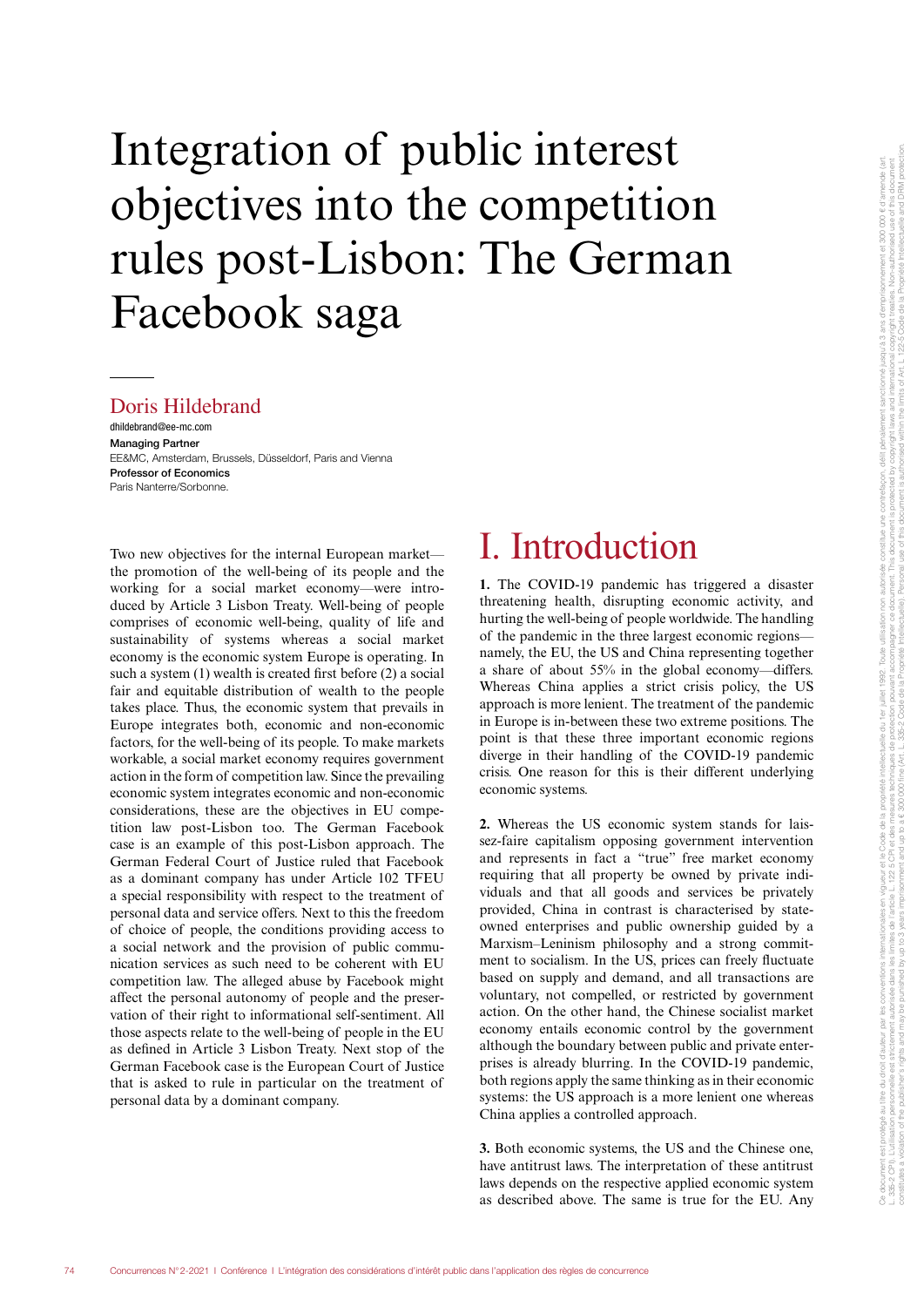interpretation of EU competition law must be coherent with the prevailing economic system. Post-Lisbon, the goal of the EU is to work for a social market economy and to promote the well-being of its people. The application of Articles 101 and 102 Treaty on the Functioning of the European Union (TFEU) needs to respect these objectives as defined in the Treaty on the European Union (TEU). The result is a European approach or school of thought that integrates post-Lisbon economic and non-economic considerations in EU competition law. The same is true for the European way to handle the COVID-19 pandemic: the search for a balance between health and economic issues for well-being of its people.

**4.** This article discusses first the concept of well-being. The linkage between the term well-being and competition law is the economic system that prevails in Europe: a social market economy. To make markets workable, a social market economy requires government action in the form of competition law. Next to this, a social market economy integrates economic and non-economic considerations. Consequently, they are applied in EU competition law post-Lisbon too. The *German* Facebook case is presented as an example of integrating public interest objectives in the assessment of dominance demonstrating that courts accept non-economic factors in competition law post-Lisbon. This development also supports the French-German initiative that demands an adequate consideration of industrial policy considerations in EU competition law.<sup>1</sup>

## II. The Wellbeing of people in Article 3(1) TEU

**5.** Since the Treaty of Rome for more than fifty years the provision that the Community shall include a system ensuring that competition in the internal market is not distorted was enshrined in Article 3.<sup>2</sup> In 2009, this provision was removed.<sup>3</sup> Whereas this change might at first sight be considered of minor importance, the real consequences for the application of EU competition law are significant. The new Article 3(1) TEU states that the Union's aim is to promote the well-being of its peoples. Article 3(3) TEU continues by declaring that the Union shall establish an internal market and shall work for a highly competitive social market economy. The two new terms in the TEU—the promotion of well-being and the working for a social market economy—determine the frame in which EU competition law is applied post-Lisbon. The focus on the well-being of people and

the introduction of the social market economy concept broaden consumer interests post-Lisbon since they consist of economic and non-economic factors. Non-economic factors do not include the "usual" parameters of competition such as price, output, product quality, product variety and innovation. As the German *Facebook* case demonstrates, the new non-economic competition factors are an appropriate treatment of personal data, freedom of choice, access and use of public communication services (even when they are owned by private companies) in accordance with fundamental law objectives, and the refusal of unappropriated offers, etc. All these "new" non-economic factors in EU competition law have their roots in the well-being concept of people as defined in Article 3(1) TEU.

**6.** Well-being of people is a broad concept. The OECD  $(2011)^4$  identifies three pillars for understanding and measuring people's well-being:

- Material living conditions (or economic wellbeing), which determine people's consumption possibilities and their command over resources.
- Quality of life, which is defined as the set of non-monetary attributes of individuals that shapes their opportunities and life chances and has intrinsic value under different cultures and contexts.
- The sustainability of the socio-economic and natural systems where people live and work, which is important for well-being to last over time.

**7.** Courts started to integrate the concept of well-being into their competition law judgements since a few years. By stating that the function of the competition rules is to prevent competition from being distorted to the detriment of the public interest, individual undertakings and consumers, thereby ensuring the well-being of the European Union, the term well-being "arrived" in EU competition law already in 2011.<sup>5</sup> Post-Lisbon this reference to the well-being of people is even mandatory since well-being is an objective of the Union as defined in Article 3 (1) TEU. Today case law on the meaning of well-being in competition law is further developing. In a request for a preliminary ruling case, in *Servizio Elettrico Nazionale* (Case C-377/20), the European Court of Justice (ECJ) is asked to clarify with respect to Article 102 TFEU the distinction between the concept of well-being of people and the concept of preserving a competitive market structure as such.6 The Düsseldorf Higher

<sup>1</sup> BMWi (2019), A Franco-German manifesto for a European industrial policy fit for the 21st Century.

<sup>2.</sup> Article 3(g) Nice Treaty

<sup>3</sup> After discussions Protocol (No. 27) on the internal market and competition was added to the Lisbon Treaty. The Protocol says that the internal market as set out in Article 3 TEU includes a system ensuring that competition is not distorted.

<sup>4</sup> OECD (2011), How's Life? Measuring Well-being.

<sup>5</sup> ECJ, 17 February 2011, *Konkurrensverket v. TeliaSonera Sverige*, Case C-52/09, para. 22: "*The function of those rules is precisely to prevent competition from being distorted to the detriment of the public interest, individual undertakings and consumers, thereby ensuring the well-being of the European Union*." Slightly different in Case C-94/00 *Roquette Frères*, para. 42, thereby ensuring economic well-being in the Community.

<sup>6</sup> Request for a preliminary ruling, 29 July 2020, *Servizio Elettrico Nazionale SpA and Others v. Autorità Garante della Concorrenza e del Mercato and Others*, Case C-377/20: "*Is the purpose of the concept of abuse to maximise the well-being of consumers, with the court being responsible for determining whether that well-being has been (or could be) reduced, or does the concept of an infringement of competition law have the function of preserving in itself the competitive structure of the market, in order to avoid the creation of economic power groupings that are, in any case, considered harmful for the community?*"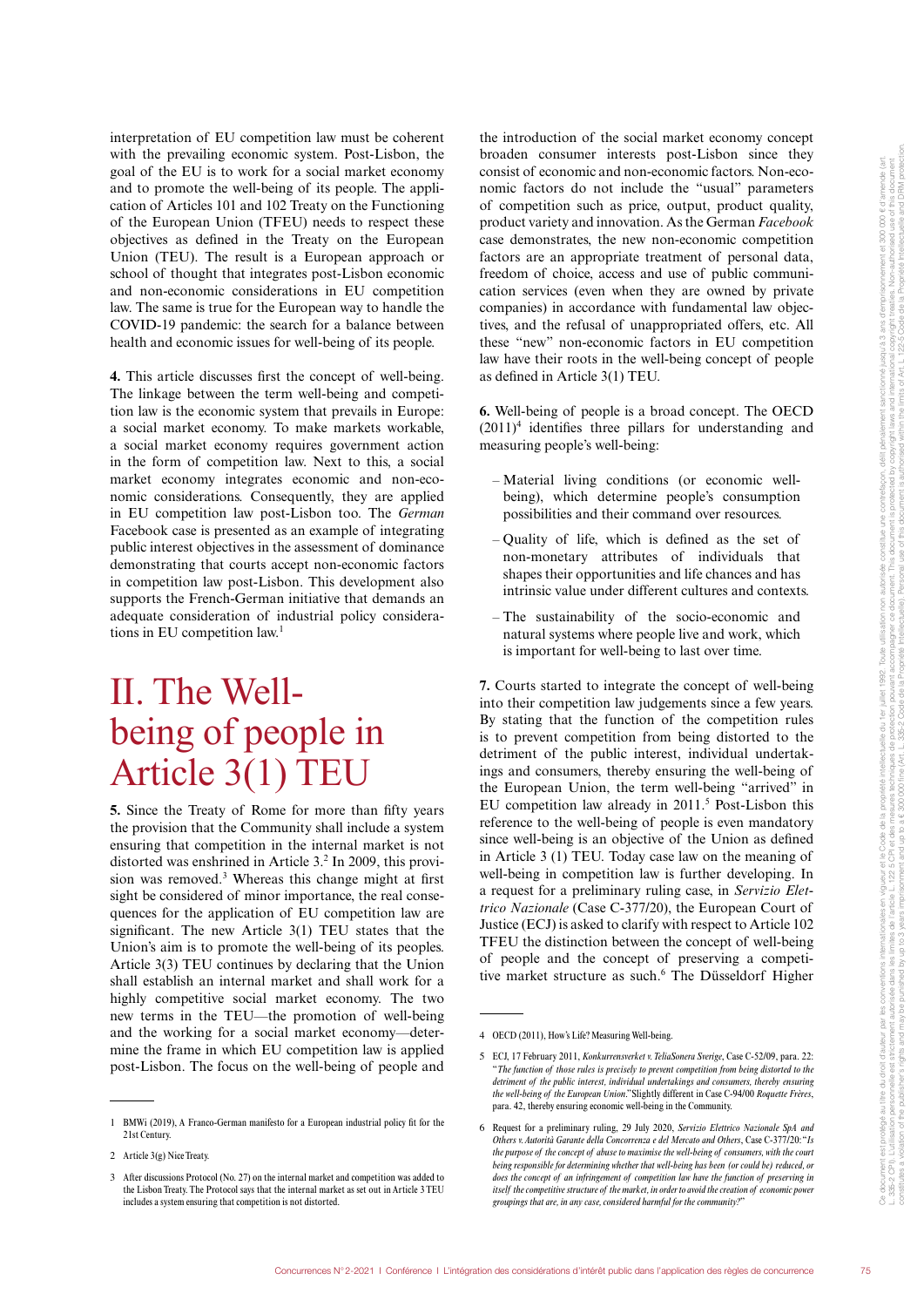Regional Court in the German Facebook case issued in March 2021 a preliminary request to the ECJ on the relationship between personal data protection and dominance too. In both cases, the ECJ has now the possibility to clarify the linkage between the well-being concept and EU competition law.

**8.** Before Lisbon, courts derived from the wording of Article 101 TFEU that the ultimate purpose of the EU competition rules is to increase the economic situation of consumers and not the well-being of people in general. The prohibition laid down in Article 101(1) TFEU can be declared inapplicable in case cartels contribute to improving the production or distribution of the goods in question or to promoting technical or economic progress. This exemption, for which provision is made in Article 101(3) TFEU, is inter alia subject to the condition that a fair share of the economic benefits resulting from the cartel is shared with consumers of the cartelised products. In this logic, courts frequently confirmed that competition law and competition policy have an undeniable impact on the specific economic interests of final customers who purchase the cartelised goods or services.7 By applying a more general well-being concept, Post-Lisbon the provision in Article 101(3) TFEU includes not just economic benefits of specific consumers but is extended to non-economic interests. The reason for the inclusion of these non-economic interests in Article 101(3) TFEU is the economic system that is named in the Lisbon Treaty: a social market economy (SME). Thus, post-Lisbon any application of EU competition law needs to respect the elements of a social market economy as defined in Article 3(3) TEU, namely economic and non-economic factors.

## III. Social market economy in Article 3(3) TEU

**9.** Europe is based on a social market economy (SME). The first reference to the SME-concept in the EU Treaties can be found in the draft of the 2004 Rome Treaty and was later retained in the 2009 Lisbon Treaty.

**10.** SME is a third way between the socialist market economy concept that is applied, e.g., in China, and a free-market economy system as known from the US. The well-being of people depends on the prevailing economic system. "*Where no wealth is created in the first place, none can be re-distributed*."8 Thus, the SME-concept recognises that a functioning economy is indispensable to produce the material basis without which human society with all

its non-economic—human and cultural—dimensions cannot exist. Next to the production of wealth, social constituents such as equality and fairness are part of the European SME-concept.9 Whereas a free-market system like in the US is based on the idea that market liberalisation is the best way to ensure economic efficiency and, ultimately, consumer well-being, the European SME-concept integrates both, economic growth and social sustainability: The two are compatible notions. Thus, in the European system (1) wealth is created first before (2) a social fair and equitable distribution of wealth to the people takes place. A focus on economic efficiency only in EU competition law, as requested by some economists, would fall short of the European school of thought that is based on the TEU.

**11.** With respect to the creation of wealth, there is consensus worldwide. A market system is an effective instrument to meet the demand from consumers for goods and services. It motivates profit-maximising companies to increase productivity, to expand, to innovate and to create jobs. These exposed market forces are the generator of prosperity thereby creating wealth. However, with respect to the distribution of wealth the three economic systems—capitalism, socialism, and SME—diverge. Liberalism focuses on efficiency only without an equitable share for all market participants. On the other hand, pure socialism is about equitable development without the generation of efficiencies. The treasure of the European SME-concept is that it combines the efficiency of a market process with social determinants that relate to equality and fairness.

**12.** In fact the European SME-concept is a true European approach by integrating French and German perspectives. Whereas the SME-concept became known as the German economic miracle after the Second World War (WWII), the equality thinking has since centuries its roots in the French term *égalité*. The reference to Germany is that scholars<sup>10</sup> post-WWII identified that peace, economic and social well-being of people are strongly correlated. It is less likely that a society with a high level of employment and social protection, with a rising standard of living and quality of life, is vulnerable to an ideology as experienced prior to WWII. Another observation was that a market should be embedded in a constitutional framework that protects the process of competition and minimises state intervention in the economy. The German founders of the SME-concept thought that a socialist planned economy ultimately destroys people's legitimate pursuit of happiness, their

<sup>7</sup> CFI, 7 June 2006, *Österreichische Postsparkasse v. Commission*, Joined Cases T-213/01 and T-214/01, para. 115.

<sup>8</sup> M. Monti (2000), Competition in a Social Market economy, speech at the Conference of the European Parliament and the European Commission on "Reform of European Competition law."

<sup>9</sup> One example of this development is the increasing use of FRAND terms in Article 102 TFEU cases, e.g., in licensing agreements. FRAND is the acronym for fair, reasonable and non-discriminatory compensation. The basic idea of the FRAND approach is to balance the interests of the parties. In the FRAND context, parties consider something appropriate/reasonable if it is acceptable on business terms for all parties involved.

<sup>10</sup> The Freiburg Ordoliberal School was founded in the 1930s in Germany by the economist Walter Eucken (1891–1950) and two lawyers, Franz Böhm (1895–1977) and Hans Großmann-Doerth (1894–1944). "*As Böhm later said in retrospect, the founders of the school were united in their common concern for the question of the constitutional foundations of a free economy and society*" (V. J. Vanberg (2004), The Freiburg School: Walter Eucken and Ordoliberalism, *Freiburger Diskussionspapiere zur Ordnungsökonomik*, No. 04/11, p. 1).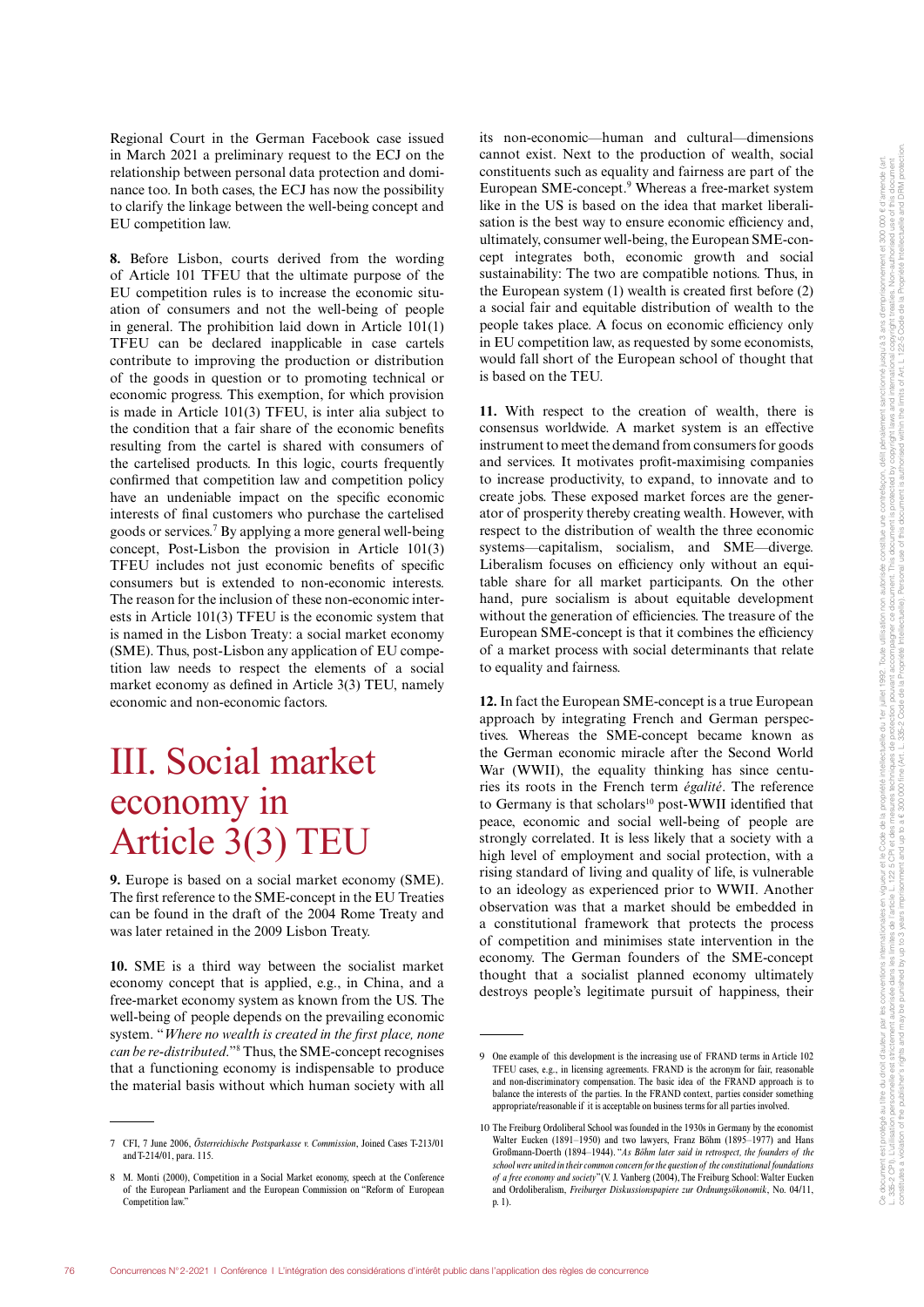freedom of choice and right to self-determination. On the other hand, they did not underestimate the consequences and the excesses of a weak state, which is unable to guarantee the rules of free competition and to safeguard the rule of law and social justice. Thus, a "third way" in-between the two extreme notions was developed in Germany first, which became a European wide objective in the Lisbon Treaty in 2009.

**13.** To seek wealth as well as a fair distribution of this wealth throughout society lies at the heart of the SME-concept. The society should consist of equally free people with equal rights. Ludwig Erhard stated that: "[a] *social and economic policy faces the task of providing all individuals in the economic process with the greatest possible equality of opportunity. It is also the duty of policy makers to eliminate economic privilege and power-concentration*."11 In this thinking, a functioning competition law is mandatory for a working SME-concept to protect the liberty of action by individuals as well as by the government. Competition law in fact needs to ensure that the market is safeguarded from the destructive influences of political and economic power.12 The logic is that economic freedom entails the potential for its own destruction. The inherent and unavoidable tendency of private businesses to restrict competition for the sake of monopoly profits induces companies to agree on cartels, on tying arrangements, on exclusive dealership clauses and other restrictive practices. Consequently, companies tend to use their liberty to narrow their own and their competitor's freedom of contract. Such decomposition of the market economy needs to be prevented by competition law. For this very reason, the European idea is not to leave a market economy alone to any development it might take, but to create a strong legal framework, the competition rules, that ensures:

- first, that social standards and other objectives of the society are respected; and
- second, that the beneficial workings of the market forces are not blocked, restrained or distorted by short-sighted actions of the market actors themselves.

That is why post-Lisbon a strong EU competition law framework that includes next to the economic elements also non-economic elements is crucial for the success of the European SME-concept. The legal framework and the well-being concept of people are the ingredients of the European school of thought in competition law.13

**14.** Rooted in the German and the French traditions, the SME-concept is based on values EU Member States share and that are predefined in the TEU making the SME-concept a normative system. The values enshrined in the TEU by the European society provide orientation and express a philosophy committed to a society that aims at human dignity, well-being, self-determination, freedom, and the rule of law. The economic-focused SME-concept unifies these principles with the objectives of social equality and social fairness. However, the most important social principle in the SME-concept is the protection of free competition based on equality.14 Social equality and social fairness mean that wealth gains because of a competitive market process are distributed equally and thereby fairly between all market actors, producers and consumers alike. The principles of equality (*égalité*) and fairness make that a market economy operates in a social way thereby ensuring the well-being of its people as defined in Article 3(1) TEU.

**15.** Technically a fair distribution of created wealth means that every market participant receives an equal split of the available gains. But what matters is not the amount of the gains. What matters is how market participants value their shares. In contrast to companies that are clearly profit—and thereby price—driven, consumers or citizens are not that rational behaving entities. Their benefits or utilities derive from multiple sources. This means that the satisfaction consumers receive from consuming a good or service depends on various attributes. One of them is price. Price-related aspects are easy to observe, measure and analyse. That is why in the past economic theory focused on prices thereby neglecting other non-price elements that are more difficult to measure such as product quality, product variety, innovation or even protection of personal data. Modern economic theory suggests that a focus on prices in the assessment of wellbeing does not value the whole set of consumer benefits. That is why a combination of price and other dimensions is the appropriate benchmark measuring consumer/ well-being interests. In the SME-concept these broadly defined interests not only are difficult to measure, but they also need to be balanced with the profit-oriented efficiency enhancing interests of companies that are easier to measure and to observe.

<sup>11</sup> Further research on the meaning of *égalité* is on its way by the author.

<sup>12</sup> When competition cannot generate the expected results due to market failures like natural monopolies, external effects, or asymmetric information of the parties, legislation regulating specific economic sectors can be used.

<sup>13</sup> It seems that then-Commissioner Mario Monti was the first one who explicitly pronounced the link between the European model of a social market economy and EU competition law in 2000, quite some time before the European model of a social market economy was declared as a European Union objective in Article 3 TEU. *See* Monti, 2000.

<sup>14</sup> A. Müller-Armack (1989), The Meaning of the Social Market Economy, in *Germany's Social Market Economy: Origins and Evolution*, A. T. Peacock and H. Willgerodt (eds.), Palgrave Macmillan. pp. 82–84.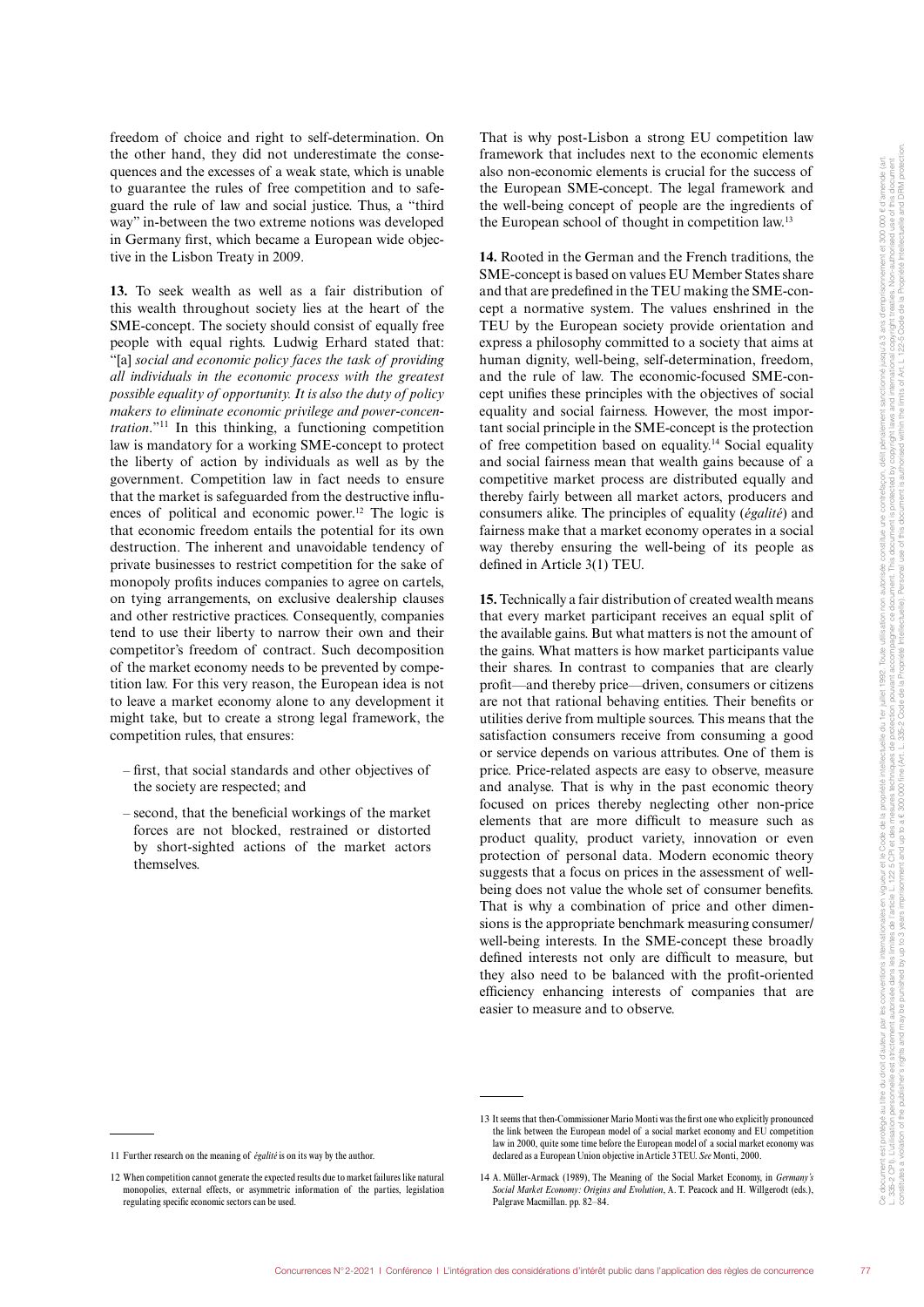**16.** The equality principle inherent in the SME-concept as outlined above is implemented in Article 101(3) TFEU. Where an agreement restricts competition but, on the other hand, improves the production or distribution of goods or promotes technical or economic progress, the resulting benefits/wealth gains should be redistributed fairly and on an equal footing between the market participants, producers and consumers alike. In coherence with the well-being concept, the benefits should include economic benefits as well as benefits related to the quality of life or to the sustainability of systems. Thus, post-Lisbon the interpretation of what is a fair share for consumers is broader than before Lisbon. When it comes to Article 102 TFEU cases, monopolies or dominant positions themselves are not a problem. However, EU competition law demands that the behaviour of companies should be on an equal footing: A dominant company is supposed to behave in the same manner as a non-dominant company ("as-if" competition). The key aspect in this regard is the assessment of performance competition or "competition on the merits." This type of competition translates directly into benefits to the consumer: better goods, lower prices, better services, and an increase in innovation. However, performance competition needs to be distinguished from non-performance competition. This latter competition is not in the longterm consumer interest but takes place for other reasons such as the hindrance of competitors or undue enrichment. Non-performance competition is about improving one's own relative performance (but without an absolute improvement). And it is also about unduly increasing one's own profits at the expense of others, which clearly contradicts the SME-concept. That element is addressed in the *Facebook* case by the Federal Court of Justice further below. The logic of equality implies that since non-performance competition is not a type of competition a firm would engage in as normal business conduct, a firm holding economic power should refrain from such a type of competition. This is consistent with the pre-defined "rules of the game"—namely, that firms with and without economic market power need to behave equally. Some cases are not that clear-cut. A dominant company might apply a conduct that when performed by a non-dominant company is legitimate. However, the same conduct might produce negative competitive effects when applied by a dominant company. Again, the dominant company should refrain from such conduct. In this context, the implementation of the equality principle requires the assessment of the conduct first to identify whether the behaviour of a dominant company is abusive or not. Thus, competitive actions which are the result of normal competition are acceptable for both dominant and non-dominant companies. In fact, the economic order in EU competition law requires equality between the market actors in this regard. Abusive behaviour, as non-performance competition, is an action a non-dominant company has no (economic) incentive to engage in.15 Other applications of the equality principle relate to

the EU State aid rules. Governments and companies are treated alike in EU competition law. The market investor principle, for example, requires the same treatment of subsidies no matter whether financial means are given by a government or a private investor. Competition needs to take place on an equal footing even though a recipient has received a government subsidy. Again, the protection of free competition based on this equality principle is the most important social principle in the SME-concept and, probably, has its roots in the French tradition. In the following we discuss the German Facebook saga, which is an example of integrating economic and non-economic considerations in an Article 102 TFEU case.

## IV. The German Facebook saga

### 1. The timeline of the cases

**17.** In 2019, the Federal Cartel Office (FCO/Bundeskartellamt) prohibited Facebook from stipulating in its terms of service that the use of the social network Facebook. com is subject to the company being able to collect and use data generated by using Facebook-owned services or by calling up third-party websites or using mobile apps via interfaces and assign them to the user accounts of the Facebook social network without the consent of the users. The FCO prohibited the relevant parts of the terms of service and the explanatory data and cookie policies as well as the actual processing of data carried out by Facebook because of these terms. Facebook was asked to discontinue the conduct objected to within a period of twelve months. If Facebook intends to continue to combine data collected from other sources with Facebook user accounts without the consent of the users, this type of data processing should be substantially restricted.

**18.** Facebook appealed against the FCO decision at the Düsseldorf Higher Regional Court (DHRC). The complaint did not have a suspensive effect by law, i.e., Facebook would have been obliged to implement the decision within the twelve-month period. Thus, Facebook applied for a temporary injunction. Such a temporary injunction is justified if there are serious doubts as to the legality of the decision under appeal. Serious doubts mean that the annulment of the FCO decision is predominantly probable. According to the Düsseldorf court, these conditions were met. The temporary injunction judgement of the DHRC expressed serious doubts about the legality of the FCO decision. The judges did not see any anti-competitive result from Facebook's data collection and processing. As a result, the Düsseldorf court ordered the suspensive effect of the Facebook complaint.

**19.** The FCO appealed against the temporary injunction judgement of the DHRC. Next in the saga, the German Federal Court of Justice (FCJ) in its June 23, 2020, ruling held that Facebook needs to comply with the decision of the FCO prohibiting Facebook's data collection

<sup>15</sup> This does not rule out the efficiency argument. A dominant company can produce efficiencies as non-dominant companies do. These efficiencies can be considered in the assessment.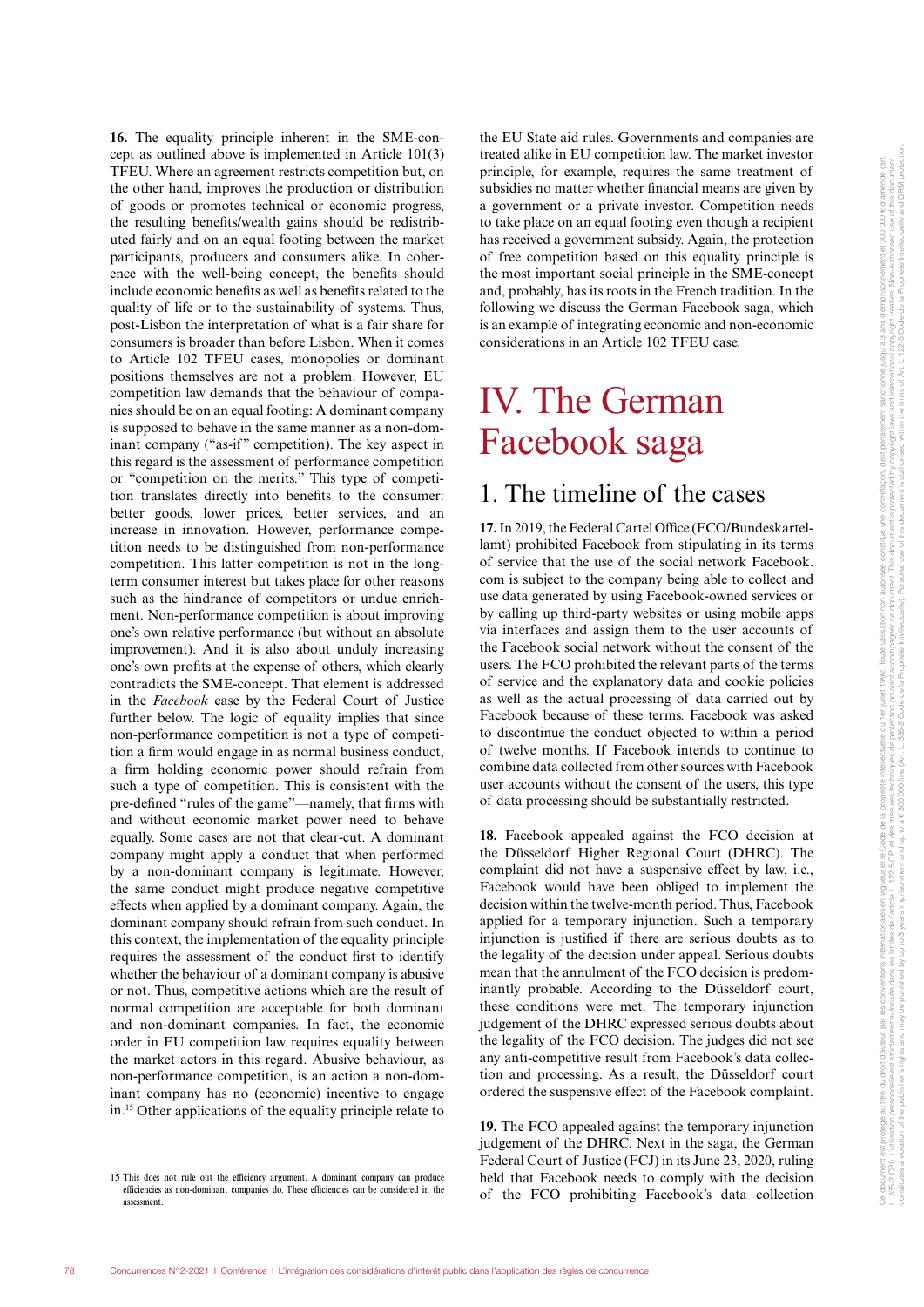policy until the appeal is decided. The FCJ provisionally confirmed the allegation that Facebook abuses a dominant position thereby annulling the decision of the DHRC and rejected the request of Facebook to order the suspensive effect of the appeal. The FCJ used a clear language supporting the FCO: "*There are no serious doubts as to Facebook's dominant position in the German market for social networks nor can it be doubted that Facebook abuses this dominant position by using the terms of service prohibited by the* [FCO]." A key aspect in the FCJ judgement is that terms of service are abusive if they deny private Facebook users of any choice as "*to whether they wish to use the network in a more personalised way linking the user experience to Facebook's potentially unlimited access to characteristics also relating to the users' 'off-Facebook' use of the internet; or as to whether they want to agree to a level of personalisation which is based on data they themselves share on facebook. com only*." Thus, users should have a choice whether to receive a service in form of extensive online ads or not. The oral hearing in the main proceedings took place at the DHRC on March 24, 2021. The FCO submitted in the main proceedings' additional arguments of the FCJ, that in fact deviate from the initial FCO approach. The FCO based its decision on provisions of the General Data Protection Regulation (GDPR). At the hearing, the DHRC discussed at length the relationship between the GDPR and competition law and announced a request for a preliminary ruling to the ECJ on this matter. The DHRC also mentioned that the submission of the additional arguments by the FCO might belatedly. The FCJ judgement deviates from the approach taken by the FCO as discussed in a more detailed way in the following.

#### 2. Decision of the Federal Cartel Office

**20.** In 2019, the FCO, as German competition authority, imposed on Facebook far-reaching restrictions in the processing of user data.16 Facebook was combining and assigning to the Facebook user account of its respective customers all data collected on the Facebook website, on Facebook-owned services such as, e.g., WhatsApp and Instagram and even from outside Facebook services on the internet or on smartphone apps. At the time of registration users of Facebook had the only choice either to accept such a comprehensive data collection, On-Facebook and Off-Facebook, or to refrain from using the social network Facebook at all. The authority ruled that an obligatory tick on the box to agree to Facebook's terms of use is in breach of competition law. Users should have at least a choice.

**21.** According to settled case law, a decision requires both the determination of adverse effects on the markets concerned and a balance between all the interests involved. Facebook operates a social network in two markets. On the one hand, it offers private users the

platform as a medium for representing the user's person in their social relationships and communication. On the other hand, it enables advertising on the network and finances the user platform, for which users do not pay (monetary) fees. However, by promising to provide its users with personalised experiences and thus communication content beyond the mere platform function, there are fluid transitions and entanglements between services to users and the refinancing of platform provision through different forms of online advertising.

**22.** The authority defined the relevant market as the German market for social networks, in which Facebook had in 2018 market shares between 95% (daily active users) and 80% (monthly active users), and ruled that Facebook is a dominant company in such a defined market. As a dominant company Facebook is subject to special obligations under competition law. The FCO found that the extent to which Facebook collects, merges and uses data in user accounts constitutes an abuse of a dominant position. To comply with competition law, the practice of combining all data in a Facebook user account should be subject to the voluntary consent given by the users. Where consent is not given, the data must remain with the respective service or third-party websites and cannot be processed in combination with Facebook data. In the situation where consent is not given by the user, Facebook would need to substantially restrict its collection and combining of data.

**23.** The FCO decision is not about how the processing of data generated by using Facebook's own website must be assessed under competition law. This is an essential component of a social network and its data-based business model. The issue is that many users are not aware that Facebook was able to collect an almost unlimited amount of any type of user data on the individual user device from third-party sources and to allocate these to the users' Facebook accounts and use them for numerous data processing processes, one of them offering Facebook advertising clients improved profiles about the users. Even just calling up a website with an embedded "Like" button started the data flow. This happened too if the website operator uses the "Facebook Analytics" service in the background to carry out user analyses. Thus, by combining data from its own website, company-owned services and the analysis of third-party websites, Facebook obtained very detailed profiles of its users and knows exactly what they are doing online.

**24.** In the authority's assessment, Facebook's conduct represented an exploitative abuse. Dominant companies may not use exploitative practices to the detriment of the opposite side of the market, i.e., in this case the Facebook users. This applies above all if the exploitative practice also impedes competitors that are not able to collect such a huge amount of data. The selected approach of the FCO corresponds to the case law of the FCJ on German competition law under which not only excessive prices but also inappropriate contractual terms and conditions constitute exploitative abuse. Because of the extensive

<sup>16</sup> FCO, 6 February 2019, *Facebook*, Case B6-22/16, p. 12.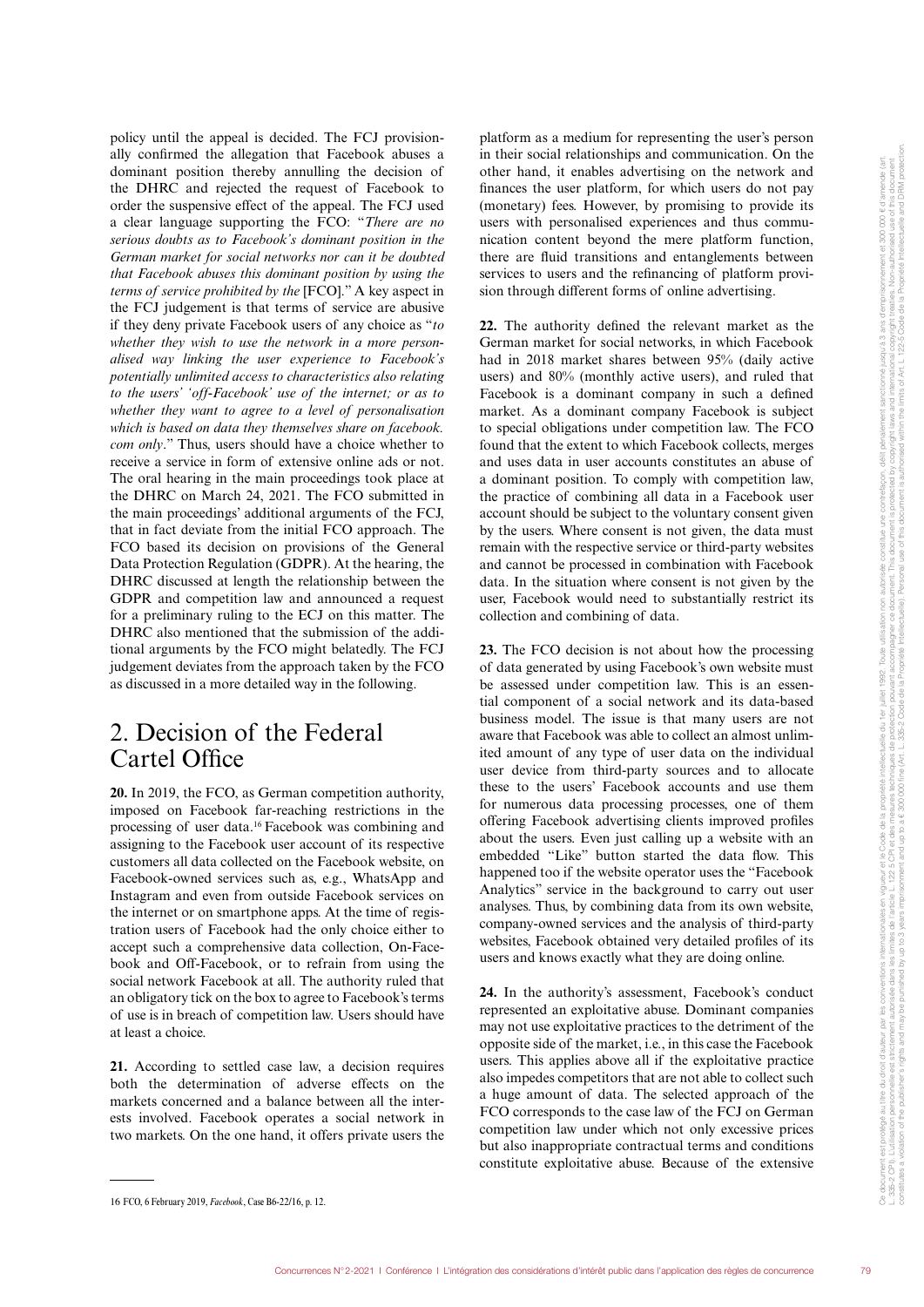German case law on this issue, the FCO applied German competition law that is, according to the FCO, stricter (and therefore more favourable for the case) than EU competition law.

**25.** According to the FCO, data are a decisive factor in competition. In the case of Facebook, data are the essential factor for establishing the company's dominant position. On the one hand, there is a service provided to users free of charge. On the other hand, the attractiveness and value of the advertising spaces increase with the amount and detail of user data. It is therefore precisely in data collection and data use where Facebook, as a dominant company, must comply with the (German) competition rules. Next to this, access to data is an essential competition parameter not only in the advertising market but also in the market for social networks. Facebook's access to a considerably larger database increases the already distinct "lock-in effects" in the network. The larger database enhanced also for Facebook the possibilities to finance the social network using the profits generated from advertising contracts which depend on the scope and quality of the data available too.

#### 3. Judgement of the Düsseldorf Higher Regional Court

26. In August 2019, the DHRC<sup>17</sup> granted interim relief to Facebook. The order of the FCO should not take effect until the final judgement in the main proceedings. The Düsseldorf court ruled in its temporary injunction judgement against the alleged exploitative abuse to the detriment of Facebook users and the alleged exclusionary abuse to the detriment of a current or potential competitor of Facebook. The court found that the submission of excessive data to Facebook does not weaken the consumer economically or result in a loss of control about these data because users knowingly and willingly submit them. By focusing in its judgement on the economic well-being of users, the court did not consider the broader perspective of consumer well-being as defined in Article 3 TEU discussed previously. One reason could be that the FCO was handling its case under German competition law that does not have a similar objective to Article 3 TEU. Based on such a narrow interpretation of economic consumer benefits, the DHRC found that the consent given by the users to Facebook at the time of registration did not damage competition.

**27.** Contrary to the FCO, the DHRC stated that the gathering of excessive user data to the benefit of Facebook's business model is not an exploitative abuse of its social network users. The excessive collection of data on Facebook, on Facebook-related services and on other websites—without the explicit consent of the users does not produce economic harm to consumers. In contrast to fees paid by users, the disputed additional data can easily be duplicated by other social networks. That is why their

**28**. Users of Facebook were asked to agree with the disputed terms at the time they wanted to get access to the social network. There was no indication for the DHRC that at that time private users were dependent on Facebook. Their consent was based on a free and autonomous decision. The court continued by stating that there is also no indication that Facebook obtained the user consent by coercion, pressure, exploitation of a weak will or other unfair means. There was also no evidence for the DHRC that Facebook uses the additional data outside the agreed scope. Users are not in a predicament either. The balancing users do at the time of registration is between the use of an ad-supported (and therefore free for them) social network and the benefits of Facebook's use of the additional data. Users can do this balancing according to their personal preferences and values. The DHRC found that the number of Facebook users (approximately 32 million per month) is less than the number of Facebook German non-users (approximately 50 million), which demonstrates that the results of the user assessment vary. More people refuse to use Facebook, indicating, for the court, that the transfer of data of Facebook users is voluntary. The DHRC concluded that extensive data processing by Facebook is carried out with the knowledge and wish of the Facebook users.19

**29.** According to the DHRC, what is more important from the consumer perspective is that their use of the social network is free of charge, but advertising supported. The willingness to provide Facebook with the disputed use of more data is not relevant based on this reasoning. The decision of the users for or against Facebook is primarily determined by the expected quality and the hoped-for personal benefits of the social network as well as the personal perception of the importance and relevance of confidentiality of the personal data requested by Facebook. The court found that such an evaluation is a highly personal balance based on users' own preferences and wishes, which cannot be classified as correct or wrong from the outset. From the individual perspective any legal, economic or other disadvantages are therefore not connected with the decision for or against participation in the Facebook social network. There is no loss of data either for those who agree with Facebook's Terms of Use. On the contrary, users can continue to provide their data in question even after registering with Facebook without restriction to any other third party. The users also do not ask Facebook for services necessary to meet their general needs of life. It is just about the ability to communicate with friends or other third parties via Facebook. The very fact that 50 million inhabitants of

provision to Facebook does not weaken the consumer economically. The users are free to provide these additional data to any competitor of Facebook in the market for social networks.18 Private users of Facebook's social network do not depend on Facebook, the DHRC ruled.

<sup>17</sup> DHRC, 26 August 2019, *Facebook*, Case VI-Kart 1/19 (V).

<sup>18</sup> Ibid., para. 31.

<sup>19</sup> Ibid., para. 71.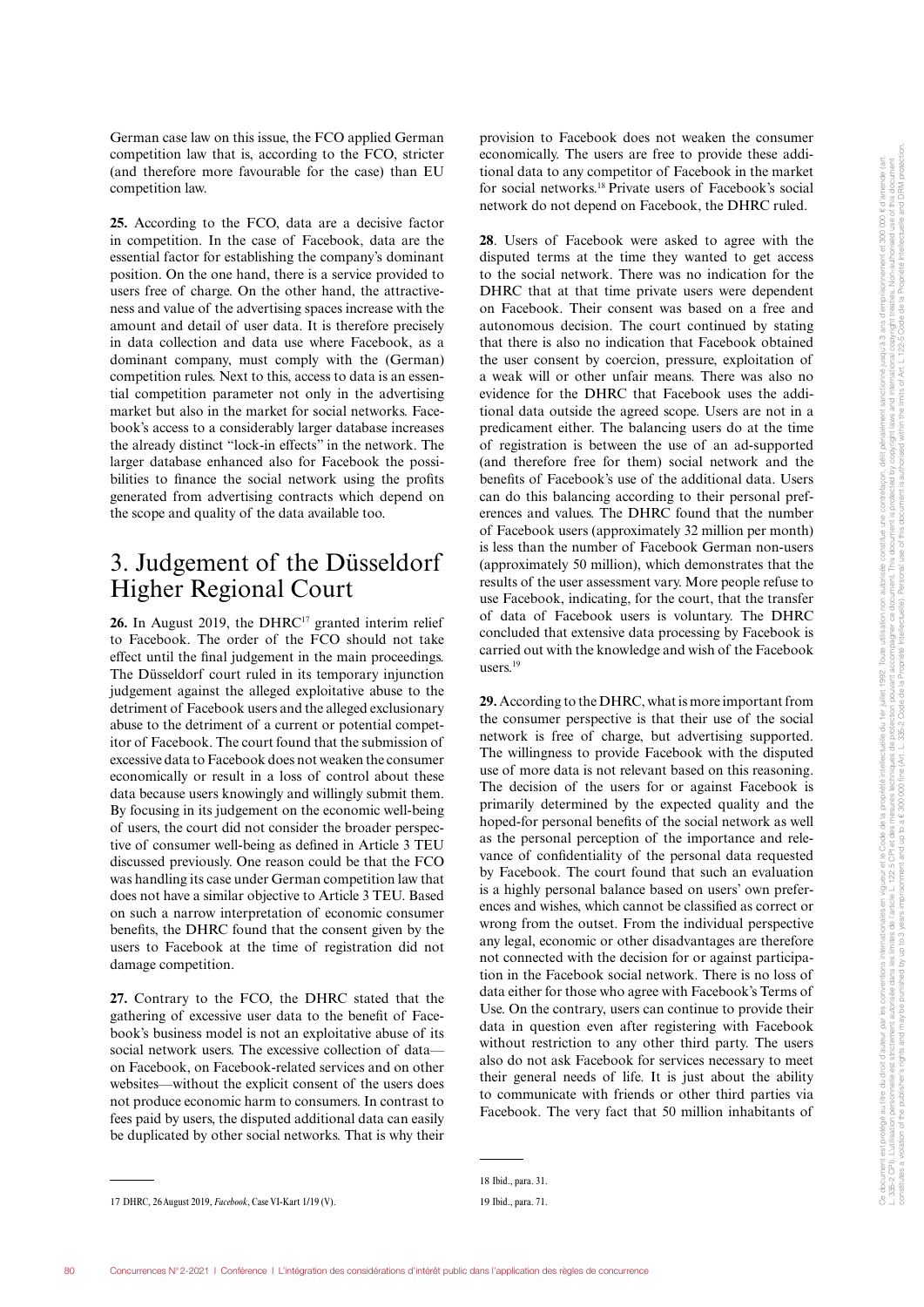Germany show no interest in using Facebook is evidence that it is not about the satisfaction of a basic need or of the only way to communicate with others. Based on this reasoning the DHRC ruled that the consent given by a Facebook prospect in the Terms of Use is not the outflow of Facebook's market power, but the result of an individual balancing of the pros and cons associated with a Facebook registration.20

**30.** The DHRC found that Facebook is not engaging in an exploitative abuse either. An abuse of market power would occur when a dominant undertaking demands fees or other terms and conditions that deviate from those that would be highly likely to result from effective competition. The "Terms of Use" provided by Facebook, including the "Data Directive" and the "Cookie Directive," are qualified by the DHRC as usual conditions and terms of business. The court also criticised that the FCO did not carry out sufficient investigations into an "as-if" competition and, as a result, has not made any meaningful findings on the question of which terms of use would have been formed under circumstances of competition.

#### 4. Judgement of the Federal Court of Justice (FCJ)

**31.** The  $FCJ<sup>21</sup>$  annulled the temporary injunction judgement of the DHRC by an interim judgement. The FCJ has no doubts with respect to Facebook's dominant position on the German social networking market or with respect to Facebook's abuse of that dominant position by the "Terms of Use" as prohibited by the FCO. The abuse is that Facebook makes at the time of registration the private use of the network dependent on the linkage of Facebook user- and user-device-related data ("off-Facebook" data). Users cannot freely decide whether to agree or to object to this Facebook business model. The FCJ refused to accept the logic of the DHRC—namely, that the alleged "Terms of Use" do not represent a loss of control for the user and that they are not a predicament for the user either. The argument that the complained conditions are a simple balancing of the consumer benefits using an advertising-supported (and then free) social network and the benefits of Facebook's use of the additional data was rejected as well. The fact that there is a considerable number of non-Facebook users (about 50 million) in Germany does not prove either that Facebook users are not exploited.

**32.** The FCJ criticised that the DHRC did not take into account the interests of those users who do not wish to give up the use of the social network, but who also attach importance to the fact that the collection and processing of their data is limited to what is necessary for the use and financing of a social network. By extending the typical range of services of a social platform to include the

"provision of a personalised experience" based on data generated by the user's activity outside the network, users are being forced to receive a service content that they may not wish to receive and for which, in any event, they may not accept Facebook's access to all their personal data. This argument of the FCJ means that users have the right to a non-provision of services even if they are free for them. The FCJ ruled in favour of user autonomy of freedom to choose, which is clearly a non-economic benefit.

**33.** The FCJ continued by discussing the economics of multi-sided markets. First, the FCJ confirmed that data have a significant economic value, which is illustrated by the market capitalisation of companies such as Facebook and Google. Data are intangible and characterised by non-rivalry, non-exclusivity and non-wearability. Contrary to the view of the DHRC, the FCJ ruled that the competition law assessment does not stop at this point. Users provide an economically valuable contribution to Facebook, by enabling Facebook to collect and commercially exploit all user-related data. Thus, users provide, according to the economic consideration necessary for an antitrust assessment, Facebook a value, which is increased for Facebook by the extension of the "personalised experience" with the help of "off-Facebook" data. Consumers use the Facebook network without monetary compensation and in this respect free of charge, while the advertising companies pay Facebook as a network operator for the placement of their advertisements, including the analysis of the data. This revenue is used by Facebook to run the operation of the network. However, since advertising is preferably tailored to users and that is the particular attractiveness of advertising in and via a social network for Facebook customers, it is the users who enable such a "cross-subsidisation" by their extensive personal data, which in turn Facebook can monetise on the other side of the two-sided market. Thus, the quality and quantity of the user-related data are a decisive factor in determining the price to be paid by the advertising partners to Facebook, which also affects the relationship of users to Facebook as the operator of the network in view of the interdependences described above. The fact that the usability of the data and its value can be increased with its combination and linkage with patterns is of particular importance for the Facebook business model. The value for Facebook from each individual data element increases with the existence of other data available. The consideration of the DHRC that the user is not prevented from making his data available to as many companies as desired does not get, according to the FCJ, the economic core: The user contributes to a database created by Facebook and therefore only available to Facebook and the customers of its services on the second market side.<sup>22</sup>

**34.** According to the FCJ, the DHRC has also failed to consider the fact that users' access to the social network Facebook, in any event for some consumers, decides to a considerable extent on their participation in social life,

<sup>20</sup> Ibid., para. 77.

<sup>21</sup> FCJ, 23 June 2020, *Facebook*, Case KVR 69/19.

<sup>22</sup> Ibid., para. 62.